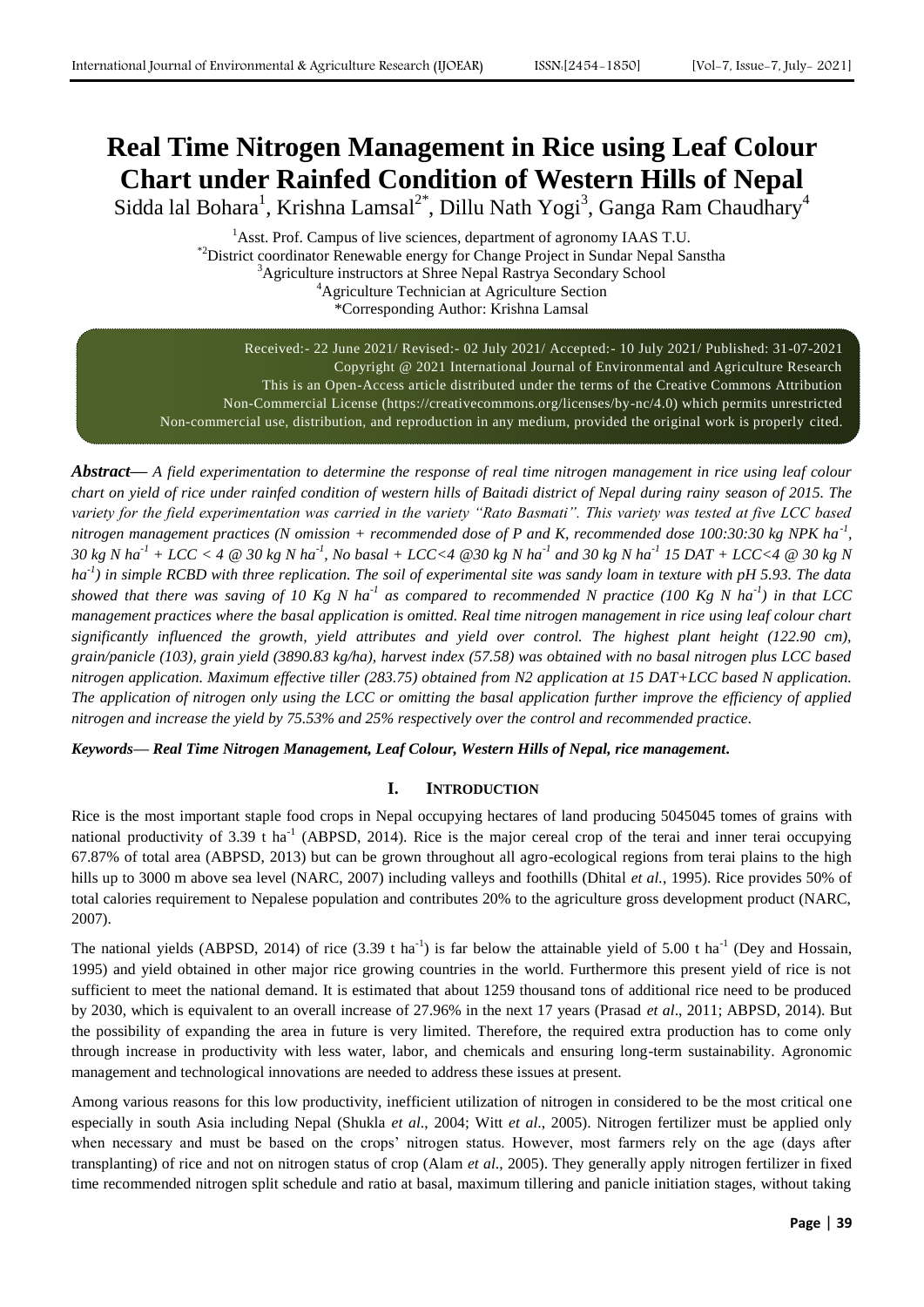into account whether the plant really requires nitrogen at that time. The number of splits, amount of nitrogen applied per split and the time of applications vary greatly among the farmers (Witt *et al*., 2005; Regmi, 2003). This, consequently, caused inefficiency levels of nitrogen in terms of growth, development, and yield. Moreover, there are several farmers applying nitrogen fertilizer even if the crop does not need. As a result, there is an insignificant addition to the production cost and undesired effects on the growth of rice.

On the recent world-wide evaluation of fertilizer, its recovery efficiency has been found to be around 30% in rice (Krupnik *et al*., 2004). It has been observed that more than 60% of applied nitrogen is lost from the soil plant system due to lack of synchronization between the nitrogen demand and nitrogen supply (Yadav *et al*., 2004). The optimum use of nitrogen can be achieved by matching nitrogen supply with crop demand (Bijay *et al*., 2002) and caused greater yield responses to nitrogen application compared to farmer practice (Witt *et al*., 2005).

Viewing the scenario of low yield of rice in the hills of western Nepal, the experiment was conducted for sustainable improvement of the yield through the most economic and ecological prospective by effective nutrient management. The main objective of this study was to find out the effective nitrogen management practices through the use of LCC on rice production and to access the effect of different nitrogen management on growth, yield and yield attributes of rice under western mid hills of Nepal.

#### **II. MATERIALS AND METHODS**

The details of methods adopted and materials used during the course of study have been described in this chapter under following headings.

#### **2.1 Description of the field experiment**

#### **2.1.1 Location**

The experiment was carried out from June 2015 to October 2015 in the Agronomy farm of GAASC, Baitadi, Nepal which is located at Gokuleshwor, VDC of Baitadi District. The elevation of the sites, i.e. GAASC is at 700 masl with  $24^0$ 75<sup> $\cdot$ </sup> N latitude and  $80^0 50'$  E longitude. The research was conducted in the GAASC agronomy farm during rainy season of 2015.



## **FIGURE 1: Map showing research station (Gokuleshwor) of the Baitadi district**

#### **2.2 Physico-chemical characteristics of experimental soil**

Composite soil sample were randomly taken from different spots from  $0 - 15$  cm depth using auger to record the initial soil physico-chemical properties of the experimental site. Soil sample was air dried, grounded and sieved through 2 mm sieve and tested for their properties.

The total nitrogen was determined by Kjeldhal distillation unit (Jackwson, 1967), available phosphorus by spectrophotometer (Olsen *et al.*, 1954) and available potassium by Ammonium acetate method (Black, 1965). Organic matter was determined by Walkey and Black method (1934), pH (1:2 soil: water suspensions) by Beckman Glass Electrode pH meter (Wright, 1939) and soil texture by hydrometer method. Physico-chemical properties of the soil of the experimental site are presented in Table 2. From the analysis, sand was found to be dominated in the physical properties of soil than silt and clay, possessing the sandy loam texture (Table 2).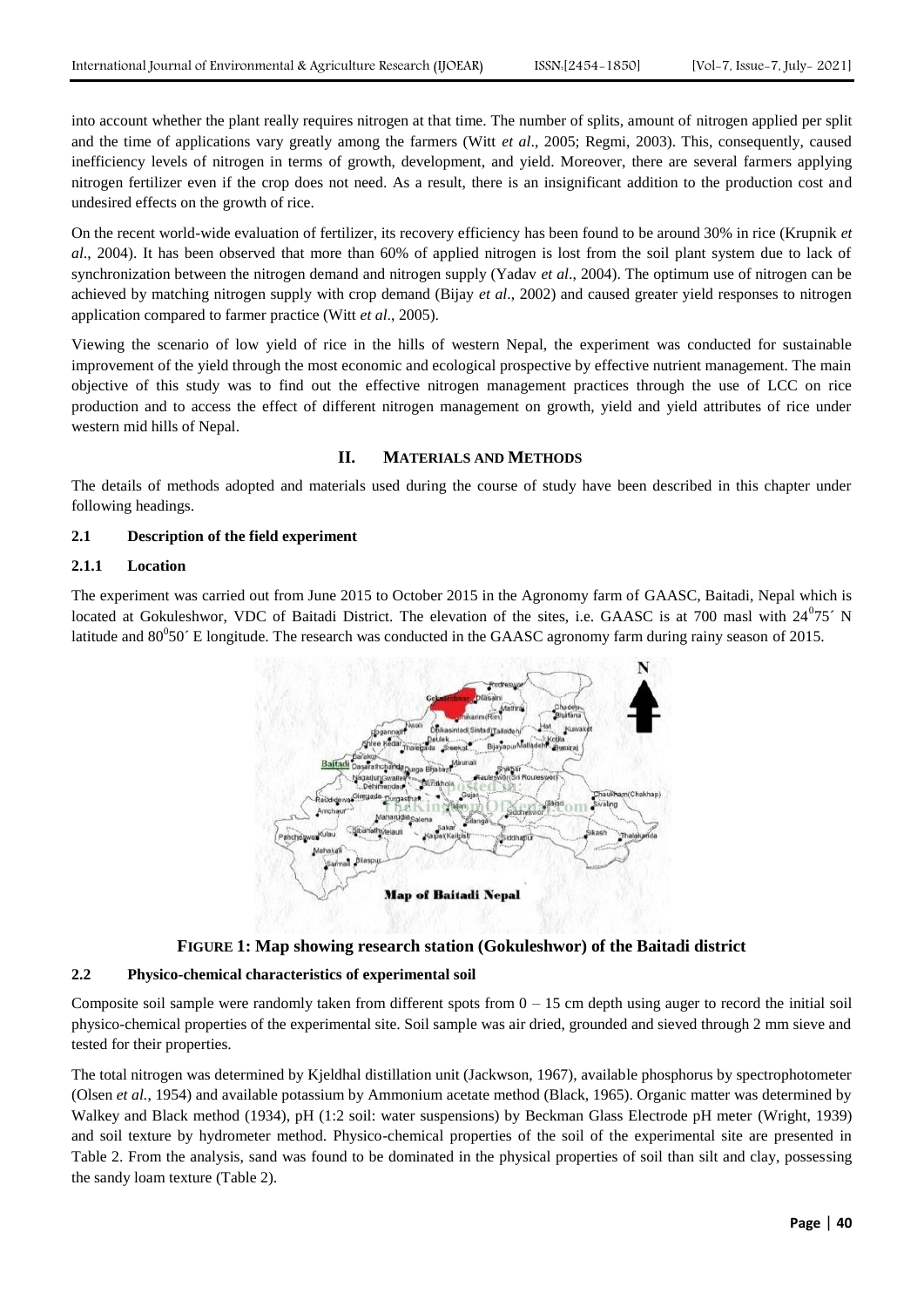On the chemical properties of soil, organic matter, total nitrogen, available phosphorus and potassium were observed. The average soil pH was found slightly acidic (pH 5.93) in the experimental field. The available nitrogen in the field represented medium (Khatri Chhetri, 1991), phosphorus in medium and high potassium in lower range whereas organic matter of soil (Jaishy, 2000) indicated the low soil fertility status (Appendix 2).

| PHYSICO-CHEMICAL PROPERTIES OF THE SOIL OF THE EXPERIMENTAL SITE AT GAASC, BAITADI |                                                |                        |                 |  |  |
|------------------------------------------------------------------------------------|------------------------------------------------|------------------------|-----------------|--|--|
| <b>S.N.</b>                                                                        | <b>Properties</b>                              | <b>Average content</b> | <b>Scale</b>    |  |  |
| 1.                                                                                 | <b>Physical properties</b>                     |                        |                 |  |  |
|                                                                                    | Sand $(\% )$                                   | 30                     |                 |  |  |
|                                                                                    | Silt $(\%)$                                    | 40                     |                 |  |  |
|                                                                                    | Clay $(\% )$                                   | 20                     |                 |  |  |
| 2.                                                                                 | <b>Chemical properties</b>                     |                        |                 |  |  |
|                                                                                    | Soil pH                                        | 5.93                   | Slightly acidic |  |  |
|                                                                                    | Soil organic matter (%)                        | 3.2                    | Medium          |  |  |
|                                                                                    | Total nitrogen (%)                             | 0.17                   | Medium          |  |  |
|                                                                                    | Available phosphorus ( $Kg$ ha <sup>-1</sup> ) | 74.23                  | Medium          |  |  |
|                                                                                    | Available potassium $(Kg ha^{-1})$             | 79.2                   | High            |  |  |
| 3.                                                                                 | <b>Texture/Rating</b>                          | Silt loam              |                 |  |  |

| TABLE 1 |                                                                                  |  |  |  |
|---------|----------------------------------------------------------------------------------|--|--|--|
|         | 'uvsicocuemicat ddodedties oe tue soil oe tue evdedimental site at CAASC-Raitadi |  |  |  |

*Source: NARC (Soil testing lab), Khajura, Banke district*

### **2.3 Climatic condition during experimentation**

The experimental site lies in the subtropical humid climate belt of Nepal. The area has sub-humid type of weather condition with cool winters, hot summers and distinct rainy season with annual rainfall of about 1919.5 mm. The metrological data for cropping season was recorded from NASA Power and presented Figure 2.



**FIGURE 2: Weather condition during the experimentation period at GAASC, Baitadi** *(Source: NASA power 2015)*

The total rainfall of 472.8 mm was received during the entire period of experimentation whereas 300.00 mm of rainfall was recorded in the rice transplanting. The highest rainfall was recorded during July (256.05 mm) and lowest in October (10.67 mm).

The temperature regime in the experimental field was  $15.81^{\circ}$ C -35.15<sup>o</sup>C with average of 25.48<sup>o</sup>C. The average relative humidity during the experimentation period was 64.70%.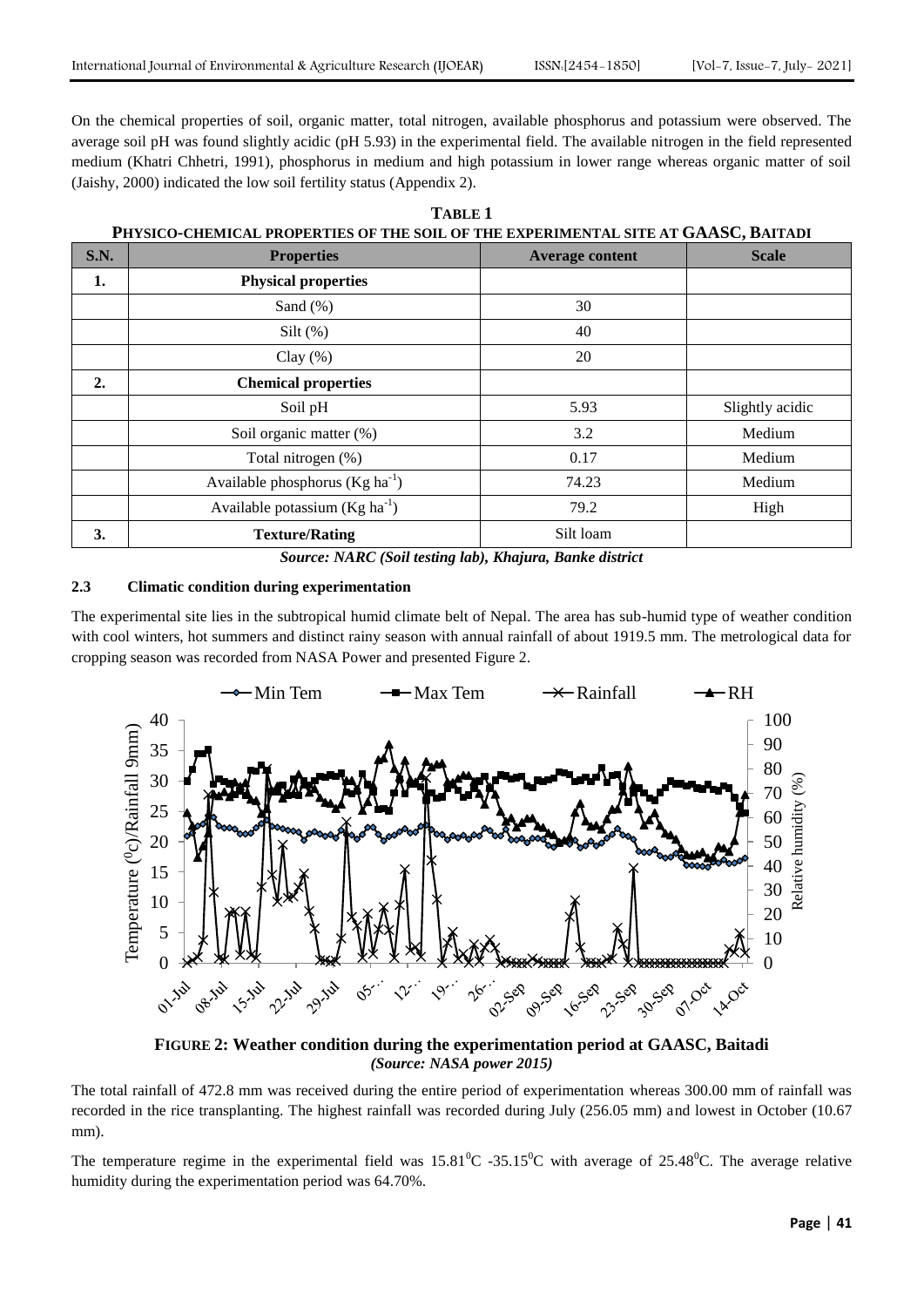# **2.4 Experimental details**

# **2.4.1 Field layout**

The experiment was laid out in one factors randomized complete block design with three replications having five treatments (Figure 2). The treatments consisted of combination of different levels and methods of nitrogen management namely control (nitrogen omission and recommended P and K), recommended NPK (100:30:30 kg NPK ha<sup>-1</sup>), 30 kg N ha<sup>-1</sup> basal+ LCC at <4 @ 30 kg N ha<sup>-1</sup>, No basal N + LCC at <4 @ 30 kg N ha<sup>-1</sup> and 30 kg N ha<sup>-1</sup> at 15 DAS+ LCC at < 4 @ 30 kg N ha<sup>-1</sup> detailing in Table 3. The variety used in experiment is Rato Basmati, a long duration variety. The size of individual plot was  $3 \text{ m} \times 2 \text{ m}$  (6.0 m<sup>2</sup>). There was a bund of 0.5 m width between two experimental plots and each replication was separated by bund of 1 m width. The crop geometry of rice was maintained at 20 cm  $\times$  20 cm (hill to hill and row to row spacing) with two-three to four seeding per hill with 10 rows in each plot. The five central rows were treated as net plot rows for harvesting and remaining five rows in each side were used for biometrical observation.

### **2.4.2 Treatment details**

### **TABLE 2**

#### **TREATMENT DETAIL OF THE EXPERIMENT REAL TIME NITROGEN MANAGEMENT IN RICE USING LEAF COLOUR CHART ONRICE DURING RAINY SEASON OF 2015 AT GOKULESHWOR, VDC OF BAITADI DISTRICT, NEPAL**

| <b>S.N.</b> | <b>Treatment combination</b>                                       | <b>Treatment code</b> |
|-------------|--------------------------------------------------------------------|-----------------------|
|             | Nitrogen omission + Recommended P and K                            |                       |
|             | Recommended 100:30:30 kg NPK ha <sup>-1</sup>                      |                       |
|             | 30 kg N/ha basal+ LCC at <4 $@$ 30 kg N ha <sup>-1</sup>           |                       |
|             | No basal N + LCC at <4 $\omega$ 30 kg N ha <sup>-1</sup>           |                       |
|             | 30 kg N/ha at 15 DAT+ LCC at < 4 $\omega$ 30 kg N ha <sup>-1</sup> |                       |

### **2.4.3 Cultivation practices**

Rice was transplanted on 20 July by using 24 day old seedling in main field. Fertilizer was applied according to treatment combination, no basal nitrogen were applied in basal dose skip plot. Gap filling was done one week after rice transplantation. Two manual weeding were carried at 24 and 45 days after transplanting. Crop form net plot area was harvested and dried insitu for 3 days then threshed and yield measurements were recorded.

### **2.5 Observation recorded in rice**

### **2.5.1 Leaf color chart reading**

For N top dressing under LCC based treatments, LCC reading was taken at an interval of 10 days on randomly selected 10 plants from 14 days after transplanting (DAT) to the beginning of flowering. Readings were taken on the top most fully expanded leaf of randomly selected fixed 10 disease free plants by placing its middle part on top of the color strips in the chart. If six or more leaves read bellow a set critical value (4), predetermined rate of N was applied immediately. N top dressing through LCC was 30 Kg N ha<sup>-1</sup>.

### **Plant height**

Randomly selected entire two rows' 10 hills were used for the measurement of plant height at an interval of around 15 days from 15<sup>th</sup> day, after transplanting and ending with 48 DAT. It was measured from base to tip of the upper leaves of the main stem.

### **Yield and yield attributing characters**:

Effective tiller/m<sup>2</sup> was counted from net harvested area. No of grain/panicle from 20 randomly selected panicle, thousand grain weight form threshed seed, adjusted straw yield and grain yield and harvest index were recorded in kg /ha.

#### **2.6 Statistical analysis**

Dependent variables were subjected to analysis of variance using GenStat for simple RCBD. Repeated measure analysis was performed to account for the measurements over time on plant height. All the recorded data were subjected to analysis of variance and Duncan's multiple range test (DMRT) for mean separations from the reference of Gomez and Gomez (1984). Treatments differences were considered statistically significant at 0.05 levels of significance. A simple correlation and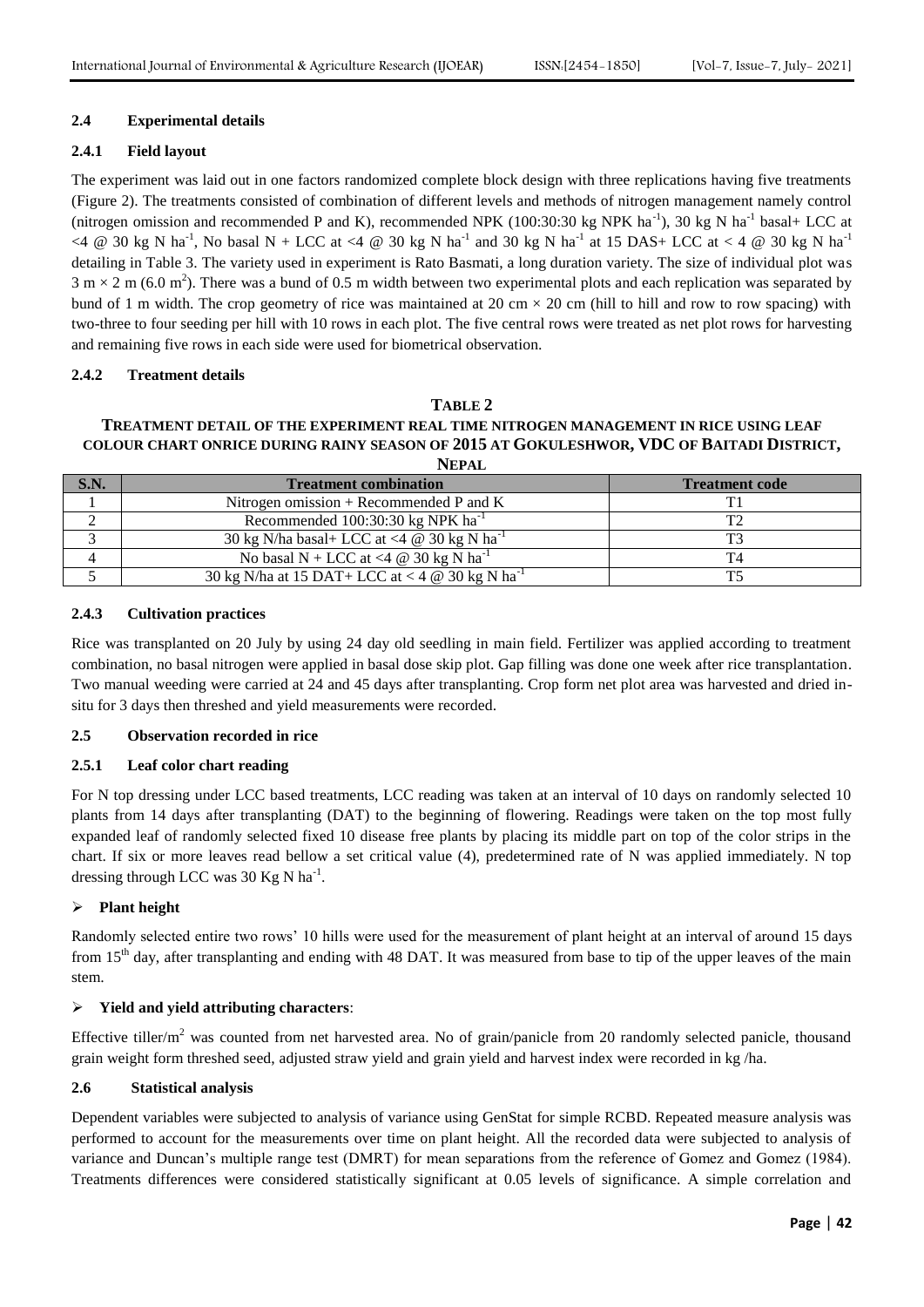regression analysis was run between selected parameters. And SPSS was used for the regression analysis was used for the graphical analysis.

# **III. RESULTS AND DISCUSSION**

The results obtained during the experiment are analyzed and presented in this chapter with the help of the tables and figures wherever necessary. The results obtained are discussed with possible reasons and literature support.

# **3.1 Effect of LCC readings on N fertilization in rice**

Nitrogen fertilizer, while essential for high yield and profit in rice farming, is often managed inefficiently by farmers (Alam *et al.*, 2005). To avoid the underutilization and over utilization of N to the rice crop, IRRI introduced the leaf color chart (LCC) to help farmers measure leaf color intensity, an indicator of the crop's need for N (Budhar and Tamilselvan, 2003). Thus LCC is a simple tool for improving the time and rate of N fertilizer in rice.

# **TABLE 3 TOTAL AMOUNT OF NITROGEN FERTILIZER APPLIED IN DIFFERENT TREATMENTS COMBINATIONS DURING 2015 AT GOKULESHWOR, VDC OF BAITADI DISTRICT, NEPAL**

| S.N. | <b>Treatment detail</b>                                                                                                                                                                                                                                                                                                                                                     | Nitrogen applied $(kg ha-1)$ |
|------|-----------------------------------------------------------------------------------------------------------------------------------------------------------------------------------------------------------------------------------------------------------------------------------------------------------------------------------------------------------------------------|------------------------------|
|      | $T1 = N$ omission + Recommended dose of P and K                                                                                                                                                                                                                                                                                                                             |                              |
|      | $T2$ = Recommended 100:30:30 kg NPK ha <sup>-1</sup>                                                                                                                                                                                                                                                                                                                        | 100                          |
|      | T3 = 30 kg N/ha basal+ LCC at <4 $\omega$ 30 kg N ha <sup>-1</sup>                                                                                                                                                                                                                                                                                                          | 120                          |
| 4    | T4 = No basal N + LCC at <4 $\omega$ 30 kg N ha <sup>-1</sup>                                                                                                                                                                                                                                                                                                               | 90                           |
|      | T5 = 30 kg N/ha at 15 DAT+ LCC at < 4 $\omega$ 30 kg N ha <sup>-1</sup>                                                                                                                                                                                                                                                                                                     | 90                           |
|      | $\mathbf{v}$ $\mathbf{v}$ $\mathbf{v}$ $\mathbf{v}$ $\mathbf{v}$ $\mathbf{v}$ $\mathbf{v}$ $\mathbf{v}$ $\mathbf{v}$ $\mathbf{v}$ $\mathbf{v}$ $\mathbf{v}$ $\mathbf{v}$ $\mathbf{v}$ $\mathbf{v}$ $\mathbf{v}$ $\mathbf{v}$ $\mathbf{v}$ $\mathbf{v}$ $\mathbf{v}$ $\mathbf{v}$ $\mathbf{v}$ $\mathbf{v}$ $\mathbf{v}$ $\mathbf{$<br>$\mathbf{r}$ , the state $\mathbf{r}$ |                              |

#### *Note: LCC, Leaf color chart, DAT days after transplanting*

The data on the amount of nitrogen applied either through the use of LCC or through other ways of nitrogen management is presented in Table 5. The data showed that there was saving of 10 Kg N ha<sup>-1</sup> as compared to recommended N practice (100  $Kg$  N ha<sup>-1</sup>) in that LCC management practices where the basal application is omitted. Saving might be due to application of N fertilizer when crop demands, thus enhancing the efficiency of applied nitrogen by reducing losses.

# **3.2 Effect of nutrient management on plant height**

The plant height of rice was increased up to 48 DAT and recorded maximum (117.07 cm). The different nutrient management practices significantly influenced the plant height at all dates of observation (Table 2).

| TARLE 4                                                                                 |
|-----------------------------------------------------------------------------------------|
| EFFECT OF REAL TIME NITROGEN MANAGEMENT IN RICE USING LEAF COLOUR CHART ON PLANT HEIGHT |
| (CM) OF RICE DURING RAINY SEASON OF 2015 AT GOKULESHWOR, VDC OF BAITADI DISTRICT, NEPAL |

| <b>Treatments</b>                                                                       |                 | Plant height (cm)   |                     |  |  |
|-----------------------------------------------------------------------------------------|-----------------|---------------------|---------------------|--|--|
|                                                                                         |                 | <b>33 DAT</b>       | <b>48 DAT</b>       |  |  |
| $T1 = N$ omission + recommended P and K                                                 | $61.10^{\circ}$ | $80.70^{\circ}$     | 100.90 <sup>b</sup> |  |  |
| $T2$ = Recommended 100:30:30 kg NPK ha <sup>-1</sup>                                    | $70.60^{\rm b}$ | $81.55^{\circ}$     | $119.05^{\text{a}}$ |  |  |
| T3 = 30 kg N ha <sup>-1</sup> basal+ LCC at <4 @ 30 kg N ha <sup>-1</sup>               | $72.05^{ab}$    | $101.35^{\text{a}}$ | $119.90^a$          |  |  |
| T4 = No basal N + LCC at <4 $\omega$ 30 kg N ha <sup>-1</sup>                           | $74.10^a$       | $96.15^{b}$         | $122.90^a$          |  |  |
| $T5 = 30 \text{ kg N} \text{ ha}^{-1}$ at 15 DAT+ LCC at < 4 @ 30 kg N ha <sup>-1</sup> | $70.80^{b}$     | $101.35^a$          | $122.60^a$          |  |  |
| $SEM(\pm)$                                                                              | 0.82            | 1.45                | 1.52                |  |  |
| $LSD (=0.05)$                                                                           | $2.78**$        | $4.74**$            | $4.95*$             |  |  |
| CV, %                                                                                   | 2.10            | 2.70                | 2.20                |  |  |
| Grand mean                                                                              | 69.73           | 92.22               | 117.07              |  |  |

*Note: DAT, Days after transplanting; LCC, leaf color chart. Same letter(s) with in the column are not significant, \*\*highly significant \* significant*

At 15 DAT, The average plant height was 69.73 cm and significantly varied among the treatments. The maximum plant height (74.10 cm) was recorded under treatment 4 (No basal  $N + LCC < 4 \text{ } @$  30 kg N ha<sup>-1</sup>) and it was statistically similar to T3 (30 kg N ha<sup>-1</sup> basal + LCC <4  $\omega$  30 kg N ha<sup>-1</sup>) but higher than other treatments. There was no significant difference among T3 (30 kg N ha<sup>-1</sup>basal+ LCC at <4 @ 30 kg N ha<sup>-1</sup>), T2 (Recommended 100:30:30 kg NPK ha<sup>-1</sup>), and T5 (30 kg N ha<sup>-1</sup>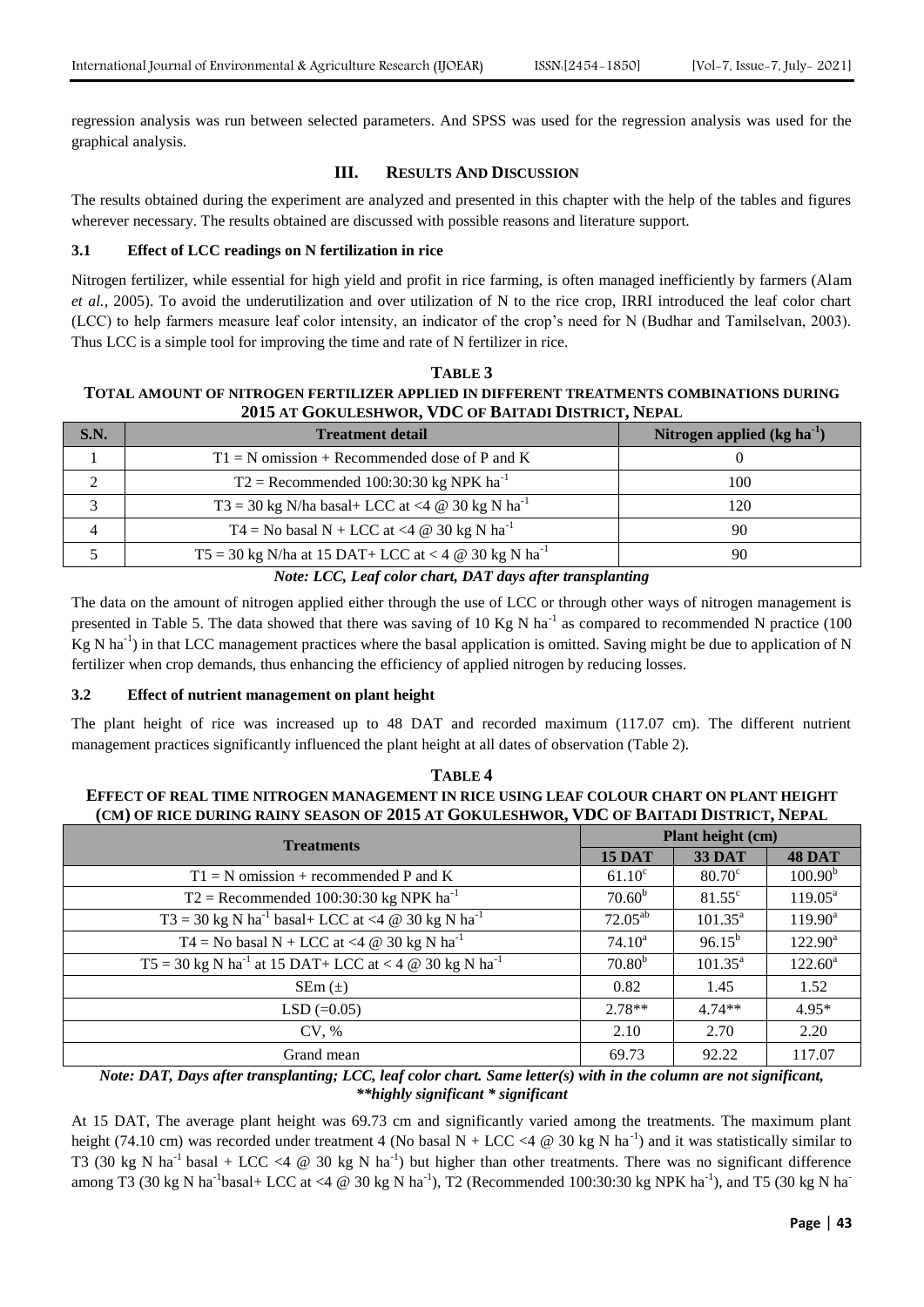<sup>1</sup> at 15 DAS+ LCC at < 4  $\circledcirc$  30 kg N ha<sup>-1</sup>). The shortest plant height (61.10 cm) was recorded for treatment (N omission + recommended dose of  $P \& K$ ) and it was statistically lower as compared to rest treatments.

The average plant height at 33 DAT was recorded 92.22 cm and significantly varied among the treatments. The maximum plant height (101.35 cm) was recorded under T3 (30 kg N/ha basal+ LCC at <4  $\degree$  30 kg N ha<sup>-1</sup>) and T5 (30 kg N ha<sup>-1</sup> at 15 DAS + LCC at < 4  $\omega$  30 kg N ha<sup>-1</sup>) and they were significantly taller than other treatments. The lowest plant height (80.70 cm) was recorded on T1 (N omission + recommended dose of P and K) which is statistically at par with T2 (Recommended 100:30:30 kg NPK ha<sup>-1</sup>). The treatment 4 (No basal N + LCC <4  $\omega$  30 kg N ha<sup>-1</sup>) was intermediate in height (96.15 cm).

At 48 DAT, the average plant height was recorded 117.07 cm and which is significantly varied among other treatments. The maximum plant height (122.9 cm) was recorded under treatment 4 (No basal N + LCC <4  $@$  30 kg N ha-1) and it was statistically similar to T2 (Recommended 100:30:30 kg NPK ha<sup>-1</sup>), T 3 (30 kg N/ha basal+ LCC at <4 @ 30 kg N ha<sup>-1</sup>) and T5 (30 kg N ha-1 at 15 DAS+ LCC at < 4  $\omega$  30 kg N ha<sup>-1</sup>). The lowest plant height (100.90 cm) was recorded for T1 (N omission + recommended dose of P  $\&$  K) and it was statistically lower as compared to treatments.

### **3.3 Effect of nutrient management on yield attributes**

The average effective tiller was (260.75) per square meter and significantly varied among the treatments. The highest effective tiller (283.75) was recorded in T5 (30 kg N ha<sup>-1</sup> @ 15 DAT + LCC < 4 @ 30 kg N ha<sup>-1</sup>) and it was significantly different from rest of treatments. T2 (Recommended 100:30:30 kg NPK ha<sup>-1</sup>) and T3 (30 kg N ha<sup>-1</sup>basal+ LCC at <4 @ 30 kg N ha<sup>-1</sup>) had statistically similar effective tiller per square meter and the lowest effect number of tiller per square meter (240.00 was recorded in T1 (N omission + recommended dose of P and K) and statistically lower as compared to rest treatments.

**TABLE 5 EFFECT OF REAL TIME NITROGEN MANAGEMENT IN RICE USING LEAF COLOUR CHART ON YIELD ATTRIBUTES OF RICE DURING RAINY SEASON OF 2015 AT GOKULESHWOR, VDC OF BAITADI DISTRICT, NEPAL**

|                                                                                                                      | <b>Yield attributes</b>      |                     |                       |  |
|----------------------------------------------------------------------------------------------------------------------|------------------------------|---------------------|-----------------------|--|
| <b>Treatments</b>                                                                                                    | <b>Effective tillers per</b> | <b>Grains</b> per   | <b>Thousand grain</b> |  |
|                                                                                                                      | square meter                 | panicle             | weight $(g)$          |  |
| $T1 = N$ omission + recommended P and K                                                                              | $240.00^{\rm d}$             | $58.03^{\circ}$     | $17.00^{\rm a}$       |  |
| $T2 =$ Recommended 100:30:30 kg NPK ha <sup>-1</sup>                                                                 | $258.75^{\circ}$             | $82.12^{b}$         | $15.50^{\text{a}}$    |  |
| $T3 = 30 \text{ kg N} \text{ ha}^{-1} \text{ basal} + LCC \text{ at} < 4 \text{ @ } 30 \text{ kg N} \text{ ha}^{-1}$ | $267.50^{b}$                 | $76.50^{bc}$        | 17.00 <sup>a</sup>    |  |
| T4 = No basal N + LCC at <4 $\omega$ 30 kg N ha <sup>-1</sup>                                                        | $253.75^{\circ}$             | 103.08 <sup>a</sup> | 16.50 <sup>a</sup>    |  |
| T5 = 30 kg N ha <sup>-1</sup> at 15 DAT+ LCC at < 4 $\omega$ 30 kg                                                   | $283.75^{\rm a}$             | $78.08^{bc}$        | 16.50 <sup>a</sup>    |  |
| $N$ ha <sup>-1</sup>                                                                                                 |                              |                     |                       |  |
| $SEM(\pm)$                                                                                                           | 1.69                         | 5.95                | 0.63                  |  |
| $LSD (=0.05)$                                                                                                        | 5.52                         | 19.41               | $N_{S}$               |  |
| CV, %                                                                                                                | 1.10                         | 13.00               | 6.60                  |  |
| Grand mean                                                                                                           | 260.75                       | 79.56               | 16.50                 |  |

*LCC, leaf color chart, Common letter(s) with in the column are not significantly different at 0.05 level of significance by DMRT, Same letter (s) with in the column are not significant, \*\*highly significant \* significant*

The average grain per panicle was 79.56 and maximum grain per panicle (103.08) recorded in T4 (No basal + LCC< 4 @30 kg N ha<sup>-1</sup>) and it was statistically different rest of treatments. The treatment T2 (Recommended 100:30:30 kg NPK ha<sup>-1</sup>) was statistically similar to T3 (30 kg N ha<sup>-1</sup>basal+ LCC at <4  $@$  30 kg N ha<sup>-1</sup>) and T5 (30 kg N ha<sup>-1</sup>  $@$  15 DAT + LCC < 4  $@$  30 kg N ha<sup>-1</sup>). The minimum grain per panicle (58.03) was recorded in T1 (N omission + recommended dose of P and K) and it was statically similar to T3 (30 kg N ha<sup>-1</sup>basal+ LCC at <4  $\omega$  30 kg N ha<sup>-1</sup>) and T5 (30 kg N ha<sup>-1</sup>  $\omega$  15 DAT + LCC < 4  $\omega$  $30 \text{ kg N} \text{ ha}^{-1}$ ).

The average value of TGW was 16.50 g and highest TGW (17 g) was recorded in T1 (N omission + recommended dose of P and K) and T3 (30 kg N ha<sup>-1</sup> basal+ LCC at <4  $\omega$  30 kg N ha<sup>-1</sup>). All treatment had not significantly influenced the TGW.

# **3.4 Effect of LCC based nitrogen management yield and harvest index**

The average grain yield was 3114.83 kg ha<sup>-1</sup> and was significantly varied among the treatments. The maximum grain yield 3890.83 kg ha<sup>-1</sup> was recorded in T4 (No basal + LCC< 4  $@30$  kg N ha<sup>-1</sup>) and it was statistically similar to T2 (Recommended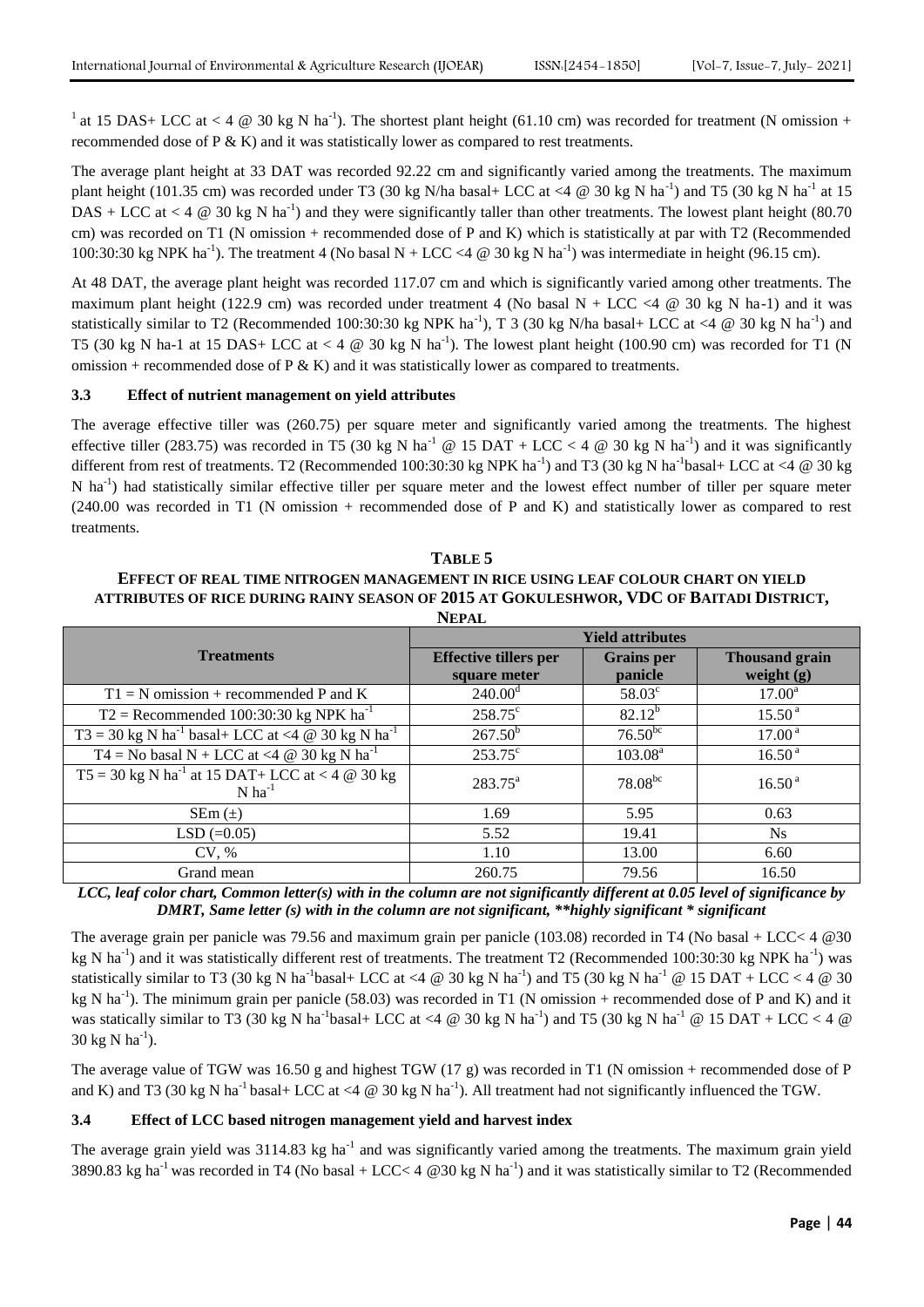100:30:30 kg NPK ha<sup>-1</sup>), T3 (30 kg N ha<sup>-1</sup> basal+ LCC at <4 @ 30 kg N ha<sup>-1</sup>) and T5(30 kg N ha<sup>-1</sup> @ 15 DAT + LCC < 4 @ 30 kg N ha<sup>-1</sup>). The minimum grain yield 2216.67 kg ha<sup>-1</sup> was recorded in T1 (N omission + recommended dose of P & K) and it was statistically differ among rest treatments. It showed that grain yield was 28.78 % more in T2 (Recommended 100:30:30 kg NPK ha<sup>-1</sup>) over T1 (N omission + recommended dose of P and K). The grain yield of T3 (30 kg N ha<sup>-1</sup> basal+ LCC at <4 @ 30 kg N ha<sup>-1</sup>), T4 (No basal + LCC< 4 @30 kg N ha<sup>-1</sup>) and T5 (30 kg N ha<sup>-1</sup> @ 15 DAT + LCC < 4 @ 30 kg N ha<sup>-1</sup>) was 44.36%, 75.52% and 42.29% respectively more than that of T1 (N omission + recommended dose of P and K). Also, the grain yield of T3 (30 kg N ha<sup>-1</sup> basal+ LCC at <4 @ 30 kg N ha<sup>-1</sup>), T4 (No basal + LCC< 4 @30 kg N ha<sup>-1</sup>) and T5 (30 kg N ha<sup>-1</sup> @ 15 DAT + LCC < 4 @ 30 kg N ha<sup>-1</sup>) was increased by 2.734%, 20.004% and 1.33% respectively as compared to T2(Recommended 100:30:30 kg NPK  $ha^{-1}$ ). The per kg of nitrogen applied in recommended NPK resulted in 31.13 kg grain, while T3 (30 kg N ha<sup>-1</sup> basal+ LCC at <4 @ 30 kg N ha<sup>-1</sup>), T4 (No basal + LCC< 4 @30 kg N ha<sup>-1</sup>), T5 (30 kg N ha<sup>-1</sup> @ 15 DAT + LCC < 4 @ 30 kg N ha<sup>-1</sup>) resulted in 26.67 kg, 43.23 kg and 35.05 kg.

#### **TABLE 6**

# **EFFECT OF REAL TIME NITROGEN MANAGEMENT IN RICE USING LEAF COLOR CHART ON GRAIN YIELD** (kg ha-<sup>1</sup>), STRAW YIELD (kg ha<sup>-1</sup>) AND HARVEST INDEX (%) OF RICE DURING RAINY SEASON OF 2015 AT **GOKULESHWOR, VDC OF BAITADI DISTRICT, NEPAL**

| <b>Treatments</b>                                                                | Grain yield (kg<br>$ha^{-1}$ | Straw yield (kg<br>$ha^{-1}$ | <b>Harvest</b> index<br>(%) |
|----------------------------------------------------------------------------------|------------------------------|------------------------------|-----------------------------|
| $T1 = N$ omission + recommended P & K                                            | $2216.67^b$                  | 2104.17 <sup>a</sup>         | 50.97 <sup>a</sup>          |
| $T2$ = Recommended 100:30:30 kg NPK ha <sup>-1</sup>                             | $3112.50^a$                  | 3091.67 $a$                  | 50.72 <sup>a</sup>          |
| T3 = 30 kg N ha <sup>-1</sup> basal+ LCC at <4 $\omega$ 30 kg N ha <sup>-1</sup> | $3200.00^a$                  | 2487.50 <sup>a</sup>         | 56.17 $a$                   |
| T4 = No basal N + LCC at <4 $\omega$ 30 kg N ha <sup>-1</sup>                    | 3890.83 <sup>a</sup>         | $2850.00^{\text{ a}}$        | 57.58 <sup>a</sup>          |
| $T5 = 30$ kg N ha <sup>-1</sup> at 15 DAT+ LCC at < 4 @ 30 kg N ha <sup>-1</sup> | $3154.17^a$                  | 2579.17 <sup>a</sup>         | 54.90 <sup>a</sup>          |
| $SEM (\pm)$                                                                      | 238.20                       | 2.76.70                      | 3.46                        |
| $LSD (=0.05)$                                                                    | 776.90                       | Ns                           | <b>Ns</b>                   |
| CV, %                                                                            | 13.20                        | 18.20                        | 11.10                       |
| Grand mean                                                                       | 3114.83                      | 2622.50                      | 54.07                       |

*LCC, leaf color chart, Common letter(s) with in the column are not significantly different at 0.05 level of significance by DMRT, Same letter (s) with in the column are not significant, \*\*highly significant \* significant*

The average straw yield was 2622.50 kg ha<sup>-1</sup> and maximum straw yield (3091.67 kg ha<sup>-1</sup>) was recorded in T2 (Recommended 100:30:30 kg NPK ha<sup>-1</sup>) and all the treatment had not significantly influenced the straw yield.

The average harvest index was 54.07 %. The maximum harvest index 57.58% was recorded in T4 (No basal + LCC< 4 @30  $kg N$  ha<sup>-1</sup>) and all the treatment had not significantly influenced the harvest index.

# **3.5 Correlation among yield attributes and yield parameters**

Correlation among the yield attributes and yield was presented in Table 5. The grain yield was positively correlated with effective tillers per square meter (0.343) and number of grains per panicle (0.943\*\*) and non-significant association with the thousand grain weight. The increase or decrease in the grain yield was greatly affected by the changed in effective tillers per square meter and grains per panicle. Similarly correlation among the harvest index and number of grains per panicle was also positive and highly significant.

| TABLE 7                                                                                     |
|---------------------------------------------------------------------------------------------|
| <b>CORRELATION COEFFICIENTS FOR RELATIONSHIPS BETWEEN YIELD ATTRIBUTING CHARACTERS WITH</b> |
| yield of rice during rainy season of 2015 at Gokuleshwor, VDC of Baitadi District, Nepal    |

|            | <b>GPP</b> | <b>TGW</b> | <b>GY</b>  | <b>SY</b> | HI         |
|------------|------------|------------|------------|-----------|------------|
| ET         | 0.177      | $-0.052$   | 0.343      | 0.184     | 0.208      |
| <b>GPP</b> |            | $-0.229$   | $0.943***$ | 0.255     | $0.664**$  |
| <b>TGW</b> |            |            | $-0.002$   | $-0.038$  | 0.044      |
| GY         |            |            |            | 0.281     | $0.711***$ |
| SY         |            |            |            |           | $-0.466$   |

*Note: GPP, grains per panicle, ET, effective tillers per square meter, TGW, thousand grain weight, GY, grain yield; SY, straw yield and HI, harvest index; \* Correlation is significant at the 0.05 level (2-tailed); \*\* Correlation is significant at the 0.01 level (2-tailed)*